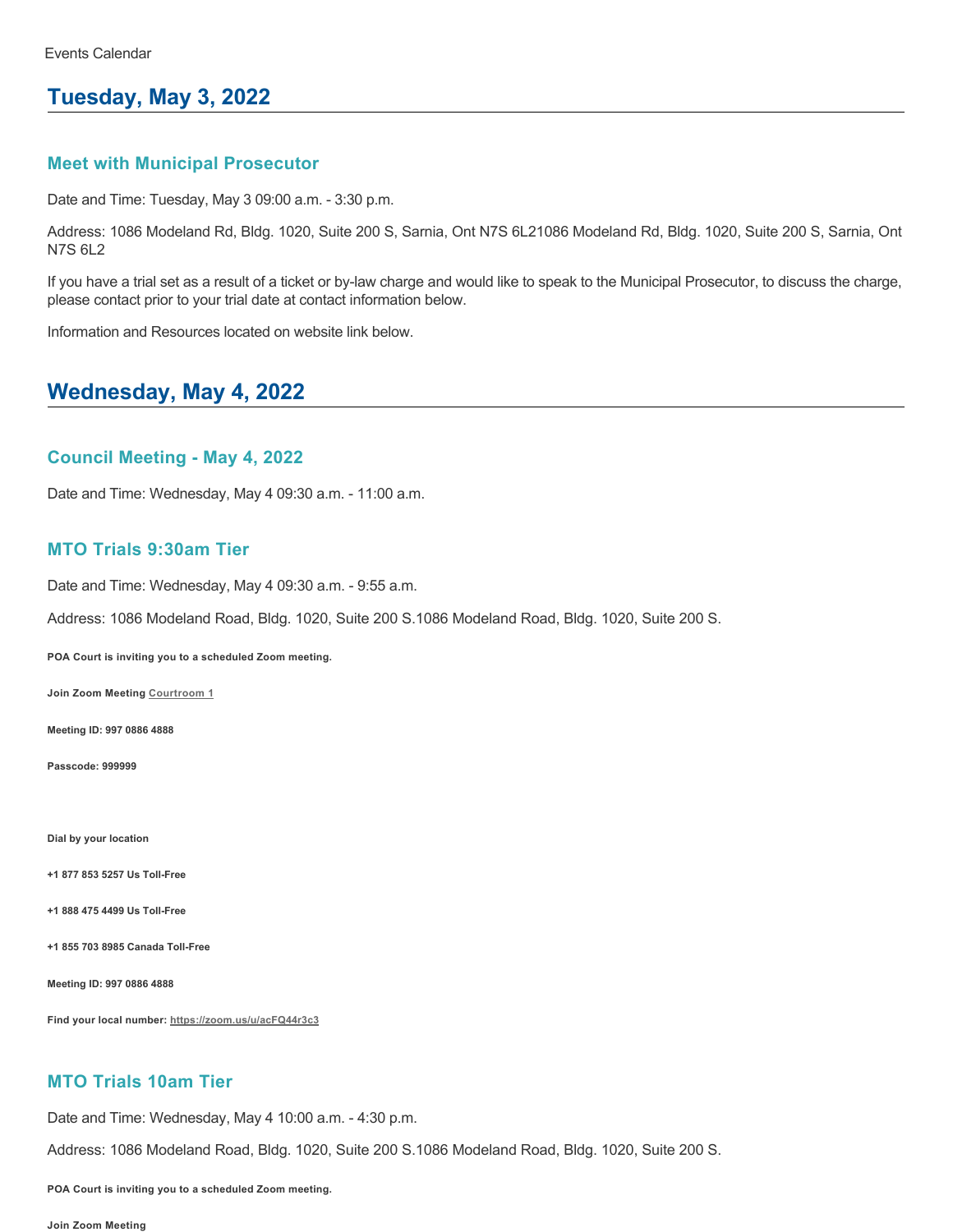**[Courtroom 1](https://zoom.us/j/99708864888?pwd=QVZZN3NoNVVHNlVYYWl6M1JsVlRCdz09)**

**Meeting ID: 997 0886 4888**

**Passcode: 999999**

**Dial by your location**

**+1 877 853 5257 Us Toll-Free**

**+1 888 475 4499 Us Toll-Free**

**+1 855 703 8985 Canada Toll-Free**

**Meeting ID: 997 0886 4888**

**Find your local number:<https://zoom.us/u/acFQ44r3c3>**

# **Thursday, May 5, 2022**

### **Part 3 Trials 9:30am Tier**

Date and Time: Thursday, May 5 09:30 a.m. - 9:55 a.m.

Address: 1086 Modeland Road, Bldg. 1020, Suite 200 S.1086 Modeland Road, Bldg. 1020, Suite 200 S.

**POA Court is inviting you to a scheduled Zoom meeting.**

**Join Zoom Meeting**

**[Courtroom 1](https://zoom.us/j/99708864888?pwd=QVZZN3NoNVVHNlVYYWl6M1JsVlRCdz09)**

**Meeting ID: 997 0886 4888**

**Passcode: 999999**

**Dial by your location**

**+1 877 853 5257 Us Toll-Free**

**+1 888 475 4499 Us Toll-Free**

**+1 855 703 8985 Canada Toll-Free**

**Meeting ID: 997 0886 4888**

**Find your local number:<https://zoom.us/u/acFQ44r3c3>**

### **Part 3 10:00am Tier - Zoom**

Date and Time: Thursday, May 5 10:00 a.m. - 11:55 a.m.

Address: 1086 Modeland Rd, Bldg. 1020, Suite 200 S, Sarnia, Ont N7S 6L21086 Modeland Rd, Bldg. 1020, Suite 200 S, Sarnia, Ont N7S 6L2

**POA Court is inviting you to a scheduled Zoom meeting.**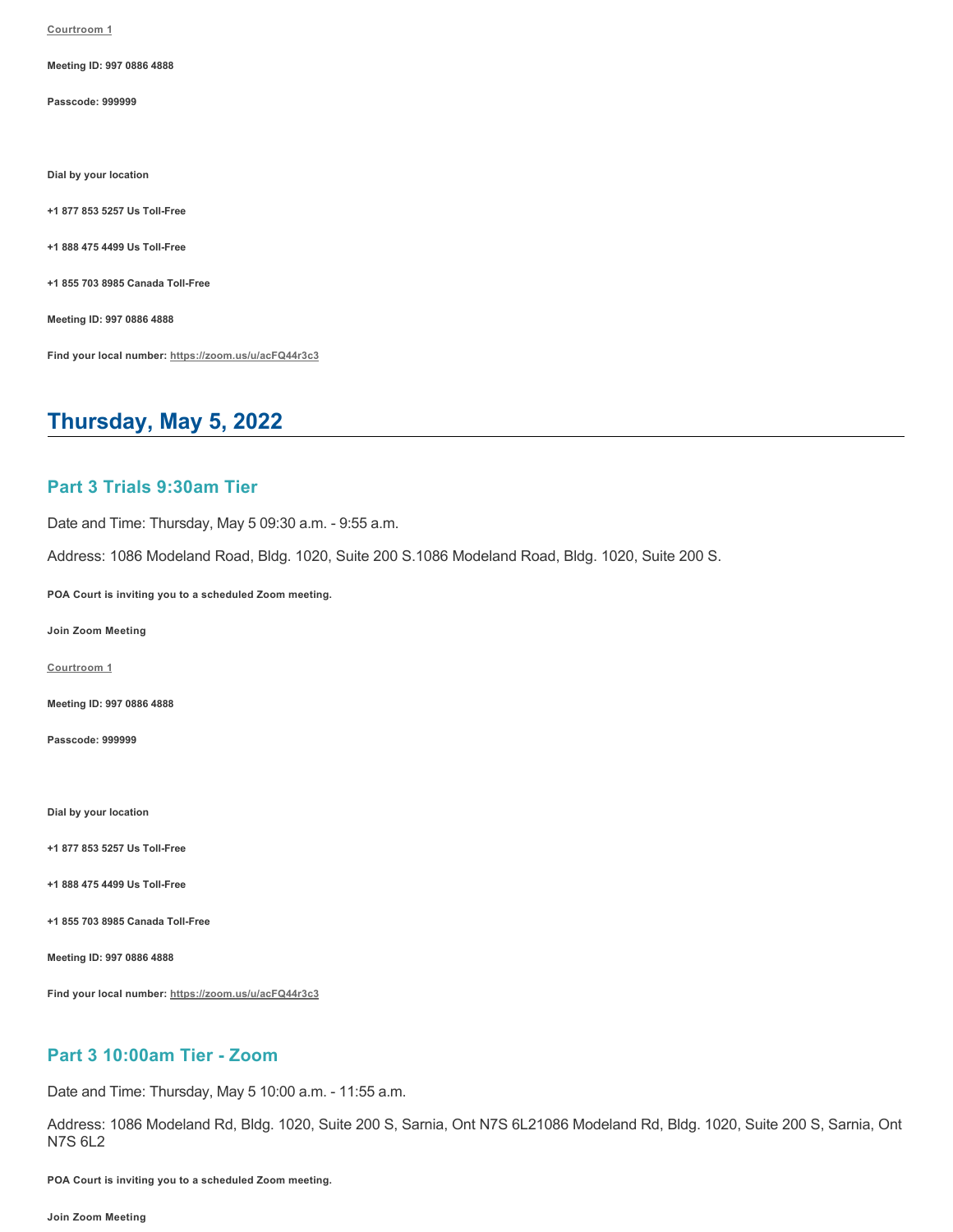**[Courtroom 1](https://zoom.us/j/99708864888?pwd=QVZZN3NoNVVHNlVYYWl6M1JsVlRCdz09)**

**Meeting ID: 997 0886 4888**

**Passcode: 999999**

**Dial by your location**

**+1 877 853 5257 Us Toll-Free**

**+1 888 475 4499 Us Toll-Free**

**+1 855 703 8985 Canada Toll-Free**

**Meeting ID: 997 0886 4888**

**Find your local number:<https://zoom.us/u/acFQ44r3c3>**

### **Part 3 12:00pm Tier - Zoom**

Date and Time: Thursday, May 5 12:00 p.m. - 12:55 p.m.

Address: 1086 Modeland Rd, Bldg. 1020, Suite 200 S, Sarnia, Ont N7S 6L21086 Modeland Rd, Bldg. 1020, Suite 200 S, Sarnia, Ont N7S 6L2

**POA Court is inviting you to a scheduled Zoom meeting.**

**Join Zoom Meeting**

**[Courtroom 1](https://zoom.us/j/99708864888?pwd=QVZZN3NoNVVHNlVYYWl6M1JsVlRCdz09)**

**Meeting ID: 997 0886 4888**

**Passcode: 999999**

**Dial by your location**

**+1 877 853 5257 Us Toll-Free**

**+1 888 475 4499 Us Toll-Free**

**+1 855 703 8985 Canada Toll-Free**

**Meeting ID: 997 0886 4888**

**Find your local number:<https://zoom.us/u/acFQ44r3c3>**

# **Part 3 Trials 2:30pm Tier**

Date and Time: Thursday, May 5 02:30 p.m. - 4:00 p.m.

Address: 1086 Modeland Road, Bldg. 1020, Suite 200 S.1086 Modeland Road, Bldg. 1020, Suite 200 S.

**POA Court is inviting you to a scheduled Zoom meeting.**

**Join Zoom Meeting**

**[Courtroom 1](https://zoom.us/j/99708864888?pwd=QVZZN3NoNVVHNlVYYWl6M1JsVlRCdz09)**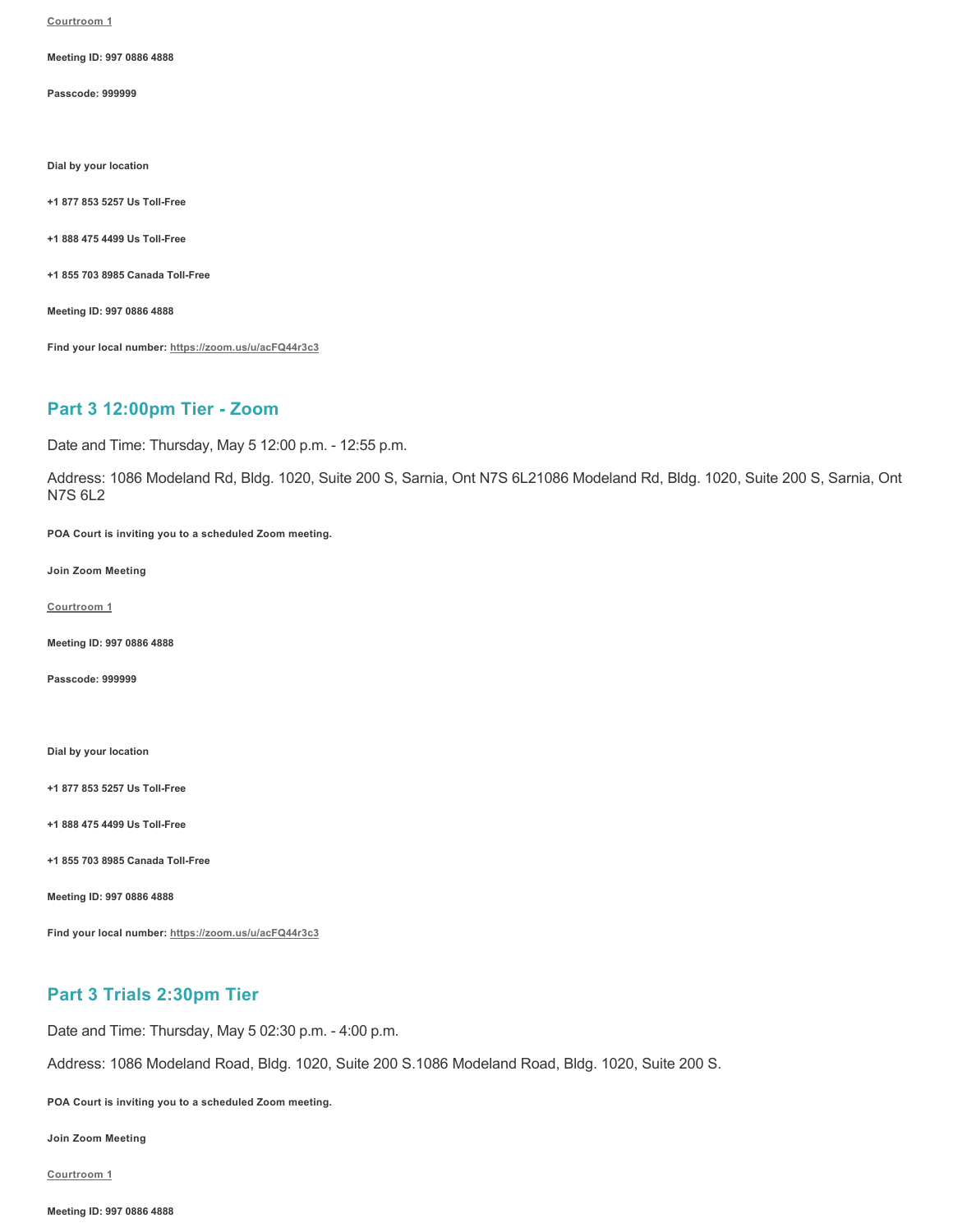**Passcode: 999999**

**Dial by your location**

**+1 877 853 5257 Us Toll-Free**

**+1 888 475 4499 Us Toll-Free**

**+1 855 703 8985 Canada Toll-Free**

**Meeting ID: 997 0886 4888**

**Find your local number:<https://zoom.us/u/acFQ44r3c3>**

# **Tuesday, May 10, 2022**

#### **Court Closure**

Date and Time: Tuesday, May 10 08:30 a.m. - 4:30 p.m.

Address: 1086 Modeland Road, Bldg. 1020, Suite 200 S.1086 Modeland Road, Bldg. 1020, Suite 200 S.

The courtroom will be closed from May 10 to May 13, 2022. Court will resume on Wednesday, May 18, 2022.

#### **Meet with Municipal Prosecutor**

Date and Time: Tuesday, May 10 09:00 a.m. - 3:30 p.m.

Address: 1086 Modeland Rd, Bldg. 1020, Suite 200 S, Sarnia, Ont N7S 6L21086 Modeland Rd, Bldg. 1020, Suite 200 S, Sarnia, Ont N7S 6L2

If you have a trial set as a result of a ticket or by-law charge and would like to speak to the Municipal Prosecutor, to discuss the charge, please contact prior to your trial date at contact information below.

Information and Resources located on website link below.

# **Wednesday, May 11, 2022**

### **Court Closure**

Date and Time: Wednesday, May 11 08:30 a.m. - 4:30 p.m.

Address: 1086 Modeland Road, Bldg. 1020, Suite 200 S.1086 Modeland Road, Bldg. 1020, Suite 200 S.

The courtroom will be closed from May 10 to May 13, 2022. Court will resume on Wednesday, May 18, 2022.

# **Thursday, May 12, 2022**

### **Court Closure**

Date and Time: Thursday, May 12 08:30 a.m. - 4:30 p.m.

Address: 1086 Modeland Road, Bldg. 1020, Suite 200 S.1086 Modeland Road, Bldg. 1020, Suite 200 S.

The courtroom will be closed from May 10 to May 13, 2022. Court will resume on Wednesday, May 18, 2022.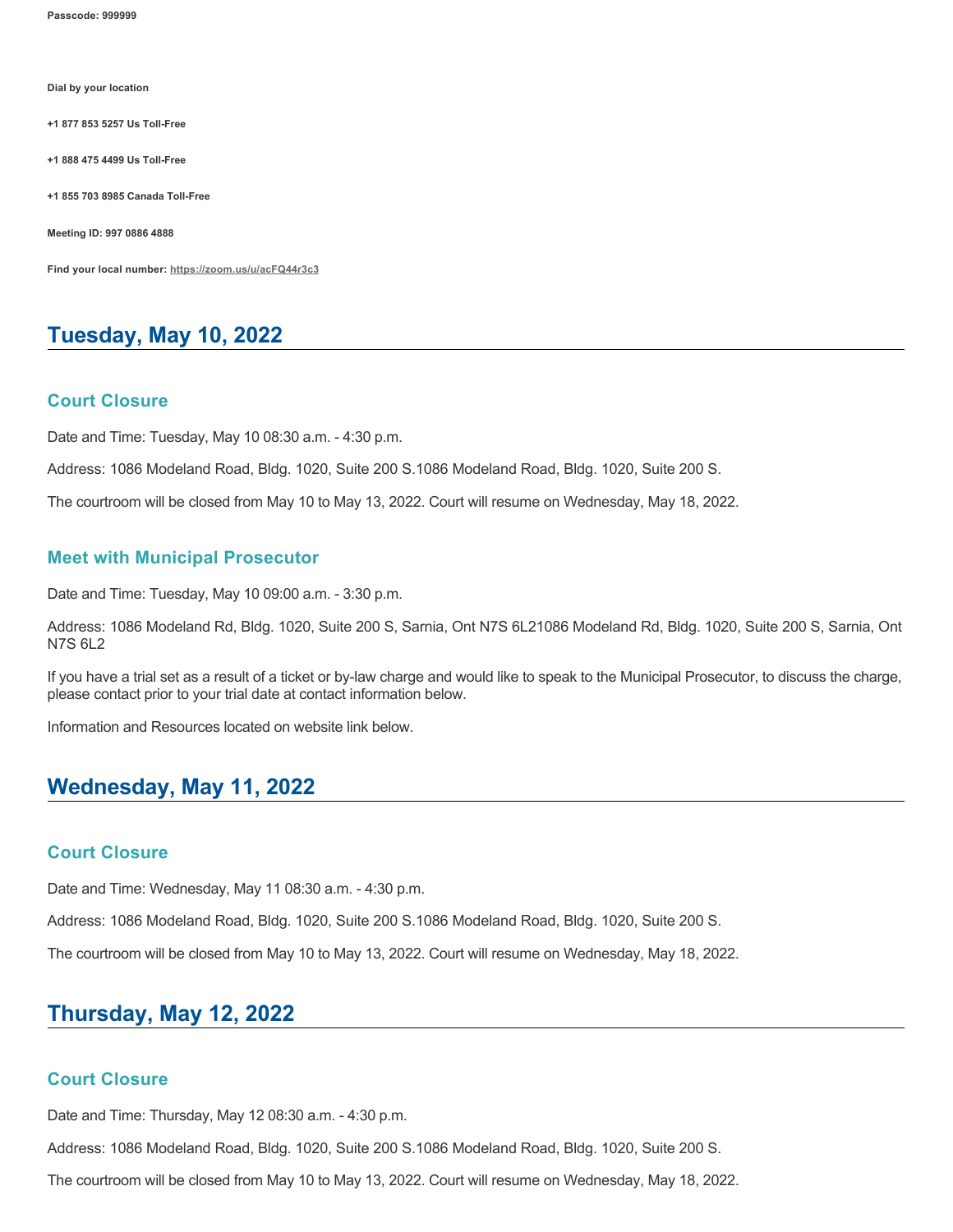### **Court Closure**

Date and Time: Friday, May 13 08:30 a.m. - 4:30 p.m.

Address: 1086 Modeland Road, Bldg. 1020, Suite 200 S.1086 Modeland Road, Bldg. 1020, Suite 200 S.

The courtroom will be closed from May 10 to May 13, 2022. Court will resume on Wednesday, May 18, 2022.

# **Tuesday, May 17, 2022**

### **Meet with Municipal Prosecutor**

Date and Time: Tuesday, May 17 09:00 a.m. - 3:30 p.m.

Address: 1086 Modeland Rd, Bldg. 1020, Suite 200 S, Sarnia, Ont N7S 6L21086 Modeland Rd, Bldg. 1020, Suite 200 S, Sarnia, Ont N7S 6L2

If you have a trial set as a result of a ticket or by-law charge and would like to speak to the Municipal Prosecutor, to discuss the charge, please contact prior to your trial date at contact information below.

Information and Resources located on website link below.

# **Wednesday, May 18, 2022**

# **Committee A.M. - May 18, 2022**

Date and Time: Wednesday, May 18 09:00 a.m. - 11:00 a.m.

### **Part 1 Trials 9:30am Tier**

Date and Time: Wednesday, May 18 09:30 a.m. - 9:55 a.m.

Address: 1086 Modeland Road, Bldg. 1020, Suite 200 S.1086 Modeland Road, Bldg. 1020, Suite 200 S.

#### **POA Court is inviting you to a scheduled Zoom meeting.**

**Join Zoom Meeting**

**[Courtroom 1](https://zoom.us/j/99708864888?pwd=QVZZN3NoNVVHNlVYYWl6M1JsVlRCdz09)**

**Meeting ID: 997 0886 4888**

**Passcode: 999999**

**Dial by your location**

**+1 877 853 5257 Us Toll-Free**

**+1 888 475 4499 Us Toll-Free**

**+1 855 703 8985 Canada Toll-Free**

**Meeting ID: 997 0886 4888**

**Find your local number:<https://zoom.us/u/acFQ44r3c3>**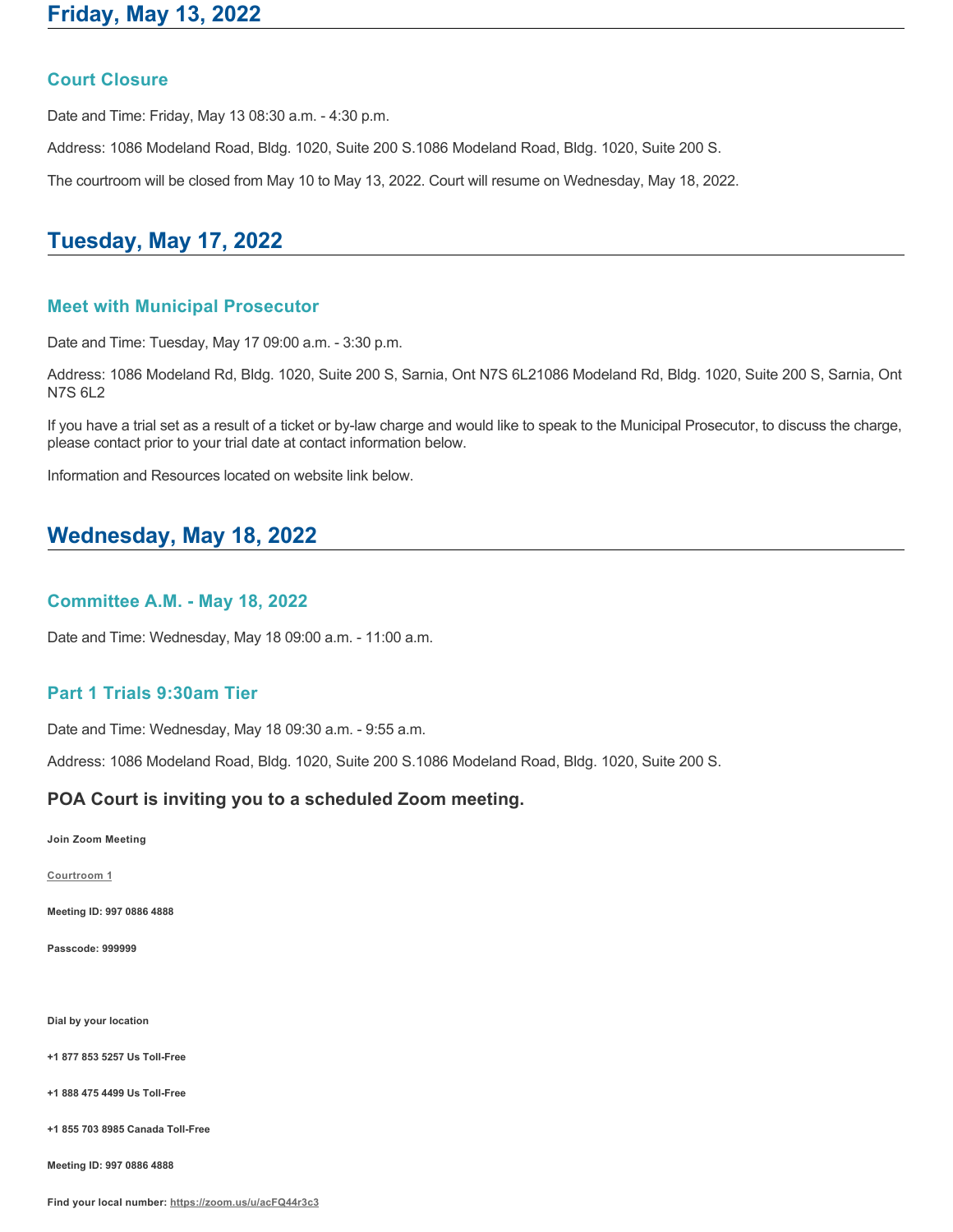# **Part 1 Trials 10am Tier**

Date and Time: Wednesday, May 18 10:00 a.m. - 11:55 a.m.

Address: 1086 Modeland Road, Bldg. 1020, Suite 200 S.1086 Modeland Road, Bldg. 1020, Suite 200 S.

### **POA Court is inviting you to a scheduled Zoom meeting.**

**Join Zoom Meeting**

**[Courtroom 1](https://zoom.us/j/99708864888?pwd=QVZZN3NoNVVHNlVYYWl6M1JsVlRCdz09)**

**Meeting ID: 997 0886 4888**

**Passcode: 999999**

**Dial by your location**

**+1 877 853 5257 Us Toll-Free**

**+1 888 475 4499 Us Toll-Free**

**+1 855 703 8985 Canada Toll-Free**

**Meeting ID: 997 0886 4888**

**Find your local number:<https://zoom.us/u/acFQ44r3c3>**

#### **Committee P.M. - May 18, 2022**

Date and Time: Wednesday, May 18 11:00 a.m. - 1:00 p.m.

### **Part 1 Trials 12pm Tier**

Date and Time: Wednesday, May 18 12:00 p.m. - 2:25 p.m.

Address: 1086 Modeland Road, Bldg. 1020, Suite 200 S.1086 Modeland Road, Bldg. 1020, Suite 200 S.

### **POA Court is inviting you to a scheduled Zoom meeting.**

**Join Zoom Meeting**

**[Courtroom 1](https://zoom.us/j/99708864888?pwd=QVZZN3NoNVVHNlVYYWl6M1JsVlRCdz09)**

**Meeting ID: 997 0886 4888**

**Passcode: 999999**

**Dial by your location**

**+1 877 853 5257 Us Toll-Free**

**+1 888 475 4499 Us Toll-Free**

**+1 855 703 8985 Canada Toll-Free**

**Meeting ID: 997 0886 4888**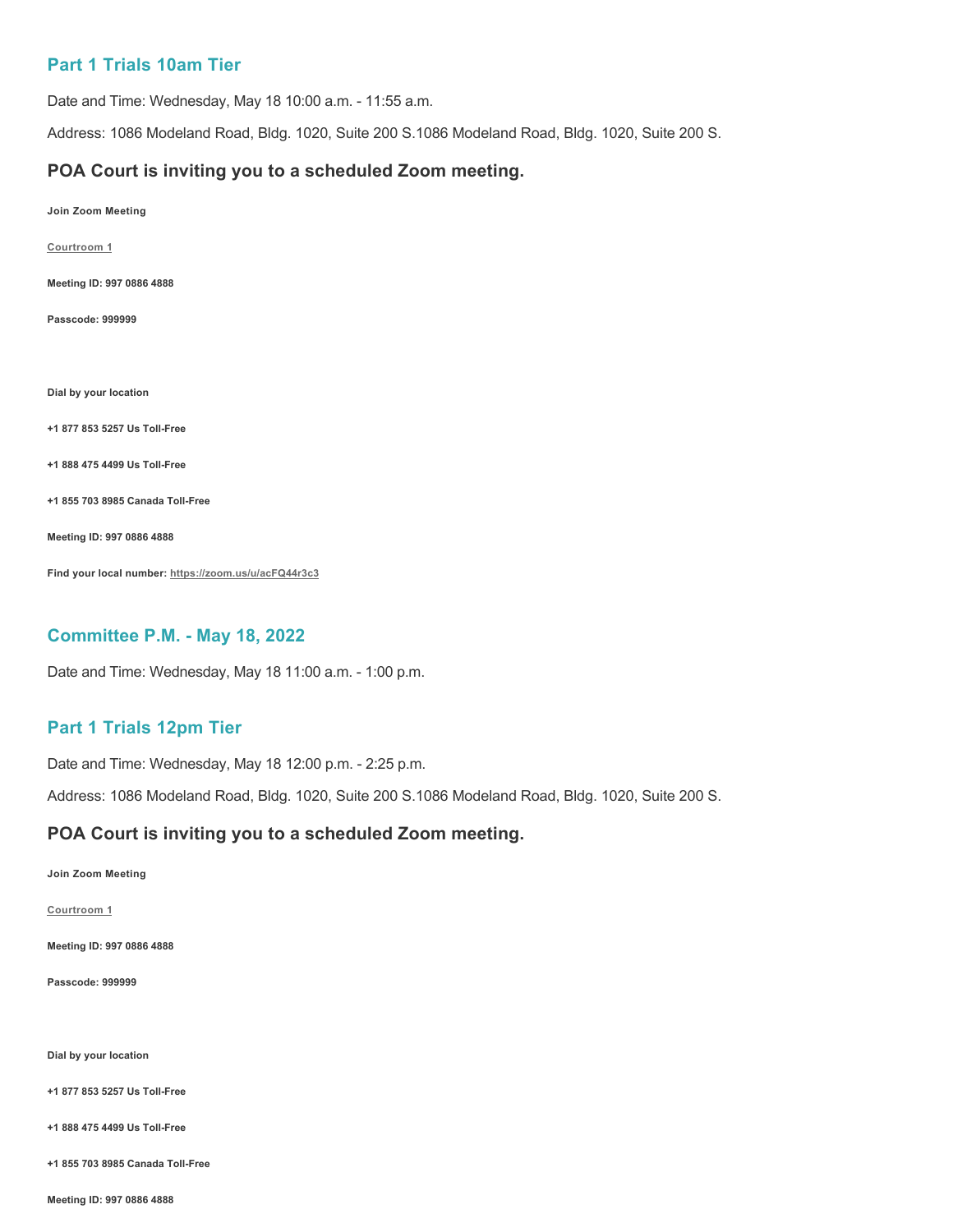# **Part 1 Trials 2:30pm Tier**

Date and Time: Wednesday, May 18 02:30 p.m. - 4:30 p.m.

Address: 1086 Modeland Road, Bldg. 1020, Suite 200 S.1086 Modeland Road, Bldg. 1020, Suite 200 S.

### **POA Court is inviting you to a scheduled Zoom meeting.**

**Join Zoom Meeting**

**[Courtroom 1](https://zoom.us/j/99708864888?pwd=QVZZN3NoNVVHNlVYYWl6M1JsVlRCdz09)**

**Meeting ID: 997 0886 4888**

**Passcode: 999999**

**Dial by your location**

**+1 877 853 5257 Us Toll-Free**

**+1 888 475 4499 Us Toll-Free**

**+1 855 703 8985 Canada Toll-Free**

**Meeting ID: 997 0886 4888**

**Find your local number:<https://zoom.us/u/acFQ44r3c3>**

# **Thursday, May 19, 2022**

### **Part 1 Trials 9:30am Tier**

Date and Time: Thursday, May 19 09:30 a.m. - 9:55 a.m.

Address: 1086 Modeland Road, Bldg. 1020, Suite 200 S.1086 Modeland Road, Bldg. 1020, Suite 200 S.

#### **POA Court is inviting you to a scheduled Zoom meeting.**

**Join Zoom Meeting**

**[Courtroom 1](https://zoom.us/j/99708864888?pwd=QVZZN3NoNVVHNlVYYWl6M1JsVlRCdz09)**

**Meeting ID: 997 0886 4888**

**Passcode: 999999**

**Dial by your location**

**+1 877 853 5257 Us Toll-Free**

**+1 888 475 4499 Us Toll-Free**

**+1 855 703 8985 Canada Toll-Free**

**Meeting ID: 997 0886 4888**

**Find your local number:<https://zoom.us/u/acFQ44r3c3>**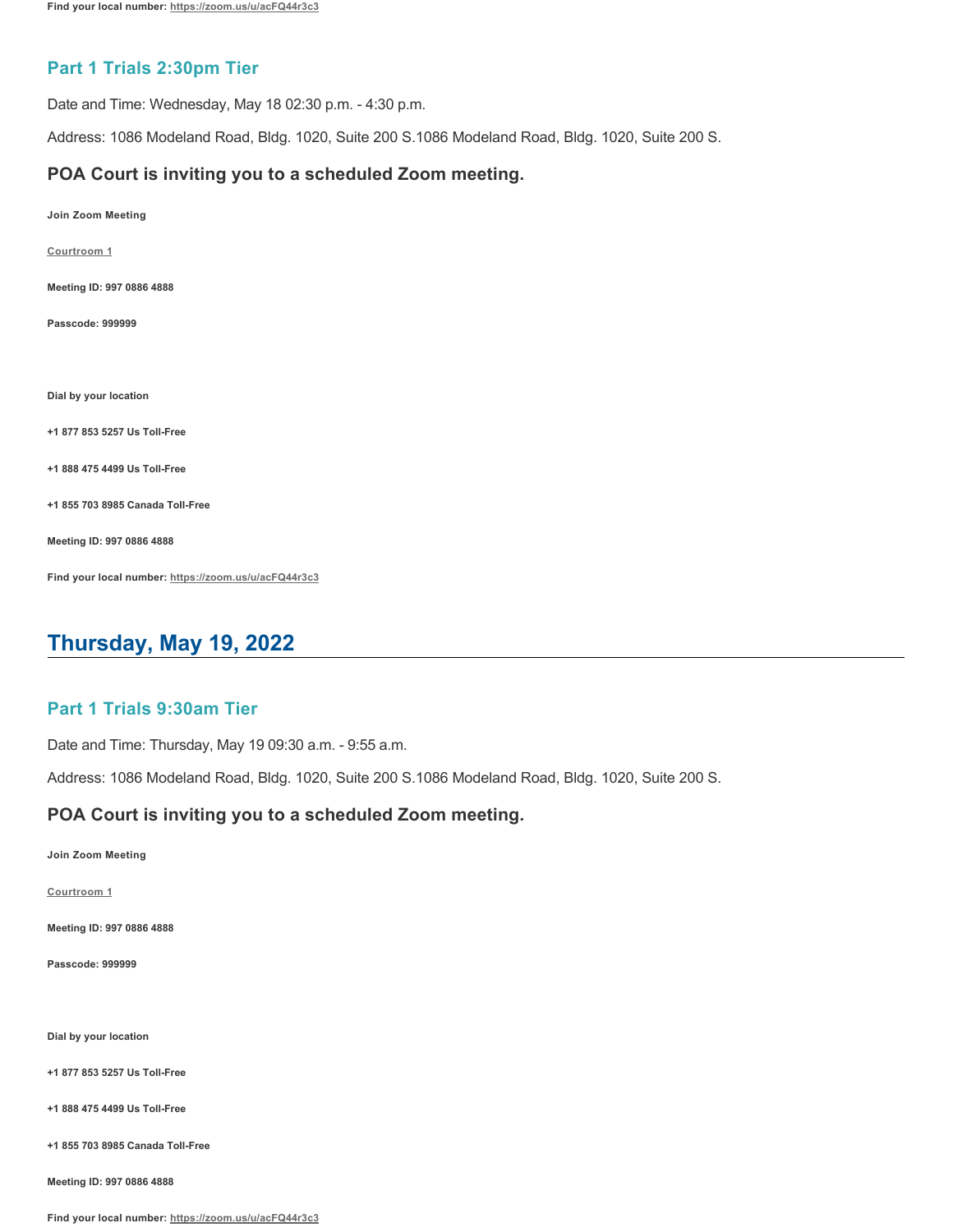## **Part 1 Trials 10am Tier**

Date and Time: Thursday, May 19 10:00 a.m. - 11:55 a.m.

Address: 1086 Modeland Road, Bldg. 1020, Suite 200 S.1086 Modeland Road, Bldg. 1020, Suite 200 S.

### **POA Court is inviting you to a scheduled Zoom meeting.**

- **Join Zoom Meeting**
- **[Courtroom 1](https://zoom.us/j/99708864888?pwd=QVZZN3NoNVVHNlVYYWl6M1JsVlRCdz09)**
- **Meeting ID: 997 0886 4888**
- **Passcode: 999999**
- **Dial by your location**
- **+1 877 853 5257 Us Toll-Free**
- **+1 888 475 4499 Us Toll-Free**
- **+1 855 703 8985 Canada Toll-Free**
- **Meeting ID: 997 0886 4888**
- **Find your local number:<https://zoom.us/u/acFQ44r3c3>**

# **Part 1 Trials 12pm Tier**

Date and Time: Thursday, May 19 12:00 p.m. - 2:25 p.m.

Address: 1086 Modeland Road, Bldg. 1020, Suite 200 S.1086 Modeland Road, Bldg. 1020, Suite 200 S.

#### **POA Court is inviting you to a scheduled Zoom meeting.**

- **Join Zoom Meeting**
- **[Courtroom 1](https://zoom.us/j/99708864888?pwd=QVZZN3NoNVVHNlVYYWl6M1JsVlRCdz09)**
- **Meeting ID: 997 0886 4888**
- **Passcode: 999999**
- **Dial by your location**
- **+1 877 853 5257 Us Toll-Free**
- **+1 888 475 4499 Us Toll-Free**
- **+1 855 703 8985 Canada Toll-Free**
- **Meeting ID: 997 0886 4888**
- **Find your local number:<https://zoom.us/u/acFQ44r3c3>**

# **Part 1 Trials 2:30pm Tier**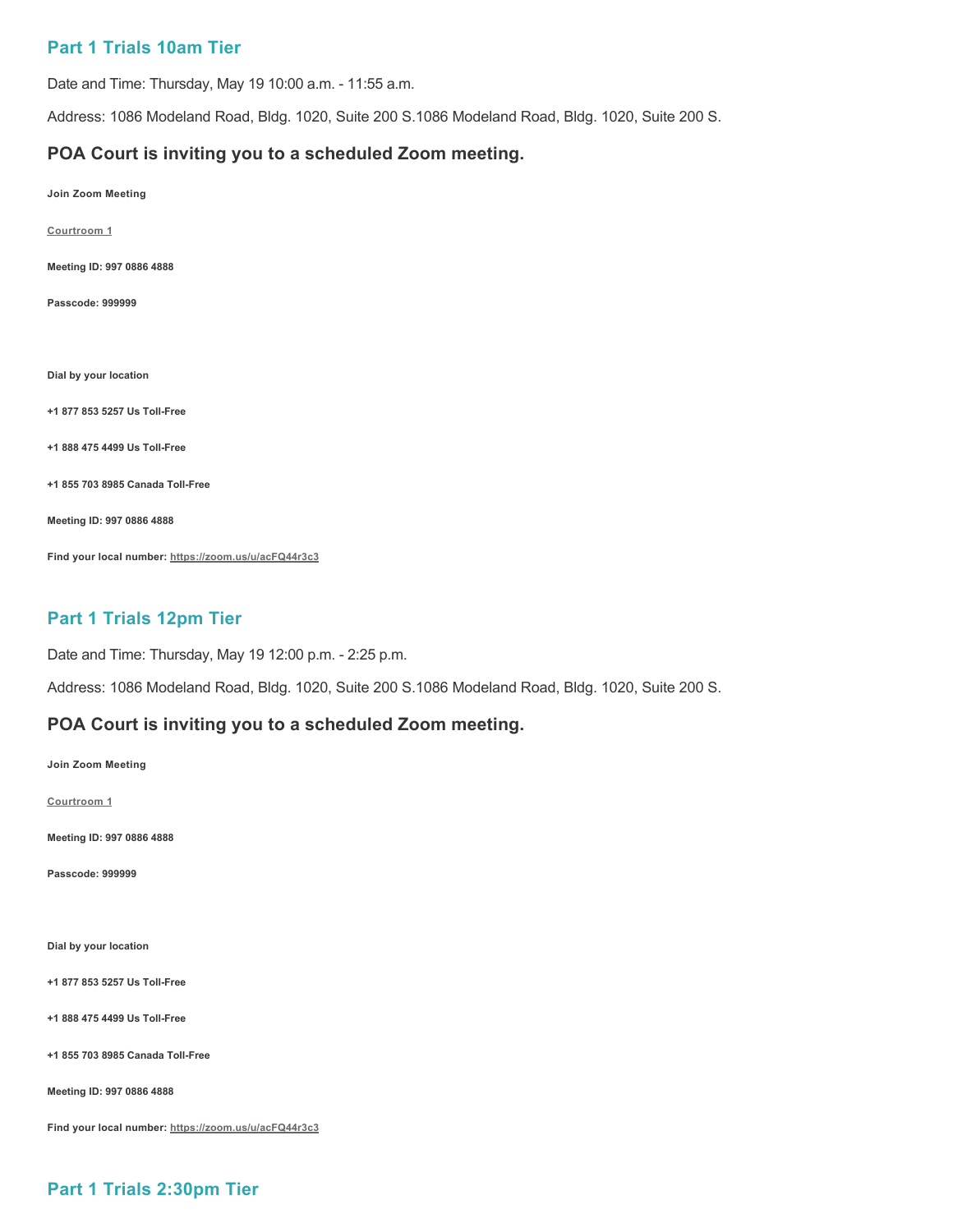Date and Time: Thursday, May 19 02:30 p.m. - 4:30 p.m.

Address: 1086 Modeland Road, Bldg. 1020, Suite 200 S.1086 Modeland Road, Bldg. 1020, Suite 200 S.

### **POA Court is inviting you to a scheduled Zoom meeting.**

**Join Zoom Meeting**

**[Courtroom 1](https://zoom.us/j/99708864888?pwd=QVZZN3NoNVVHNlVYYWl6M1JsVlRCdz09)**

**Meeting ID: 997 0886 4888**

**Passcode: 999999**

**Dial by your location**

**+1 877 853 5257 Us Toll-Free**

**+1 888 475 4499 Us Toll-Free**

**+1 855 703 8985 Canada Toll-Free**

**Meeting ID: 997 0886 4888**

**Find your local number:<https://zoom.us/u/acFQ44r3c3>**

# **Monday, May 23, 2022**

#### **Statutory Holiday**

Date and Time: Monday, May 23 08:30 a.m. - 5:00 p.m.

Address: 1086 Modeland Rd, Bldg. 1020 Suite 200 S, Sarnia, Ont N7S 6L21086 Modeland Rd, Bldg. 1020 Suite 200 S, Sarnia, Ont N7S 6L2

Court Services will be closed to recongize the statutory holiday Monday May 23, 2022. Services will resume on Tuesday May 24, 2022 at 8:30am.

# **Tuesday, May 24, 2022**

#### **Meet with Municipal Prosecutor**

Date and Time: Tuesday, May 24 09:00 a.m. - 3:30 p.m.

Address: 1086 Modeland Rd, Bldg. 1020, Suite 200 S, Sarnia, Ont N7S 6L21086 Modeland Rd, Bldg. 1020, Suite 200 S, Sarnia, Ont N7S 6L2

If you have a trial set as a result of a ticket or by-law charge and would like to speak to the Municipal Prosecutor, to discuss the charge, please contact prior to your trial date at contact information below.

Information and Resources located on website link below.

# **Wednesday, May 25, 2022**

#### **MTO Trials 9:30am Tier**

Date and Time: Wednesday, May 25 09:30 a.m. - 9:55 a.m.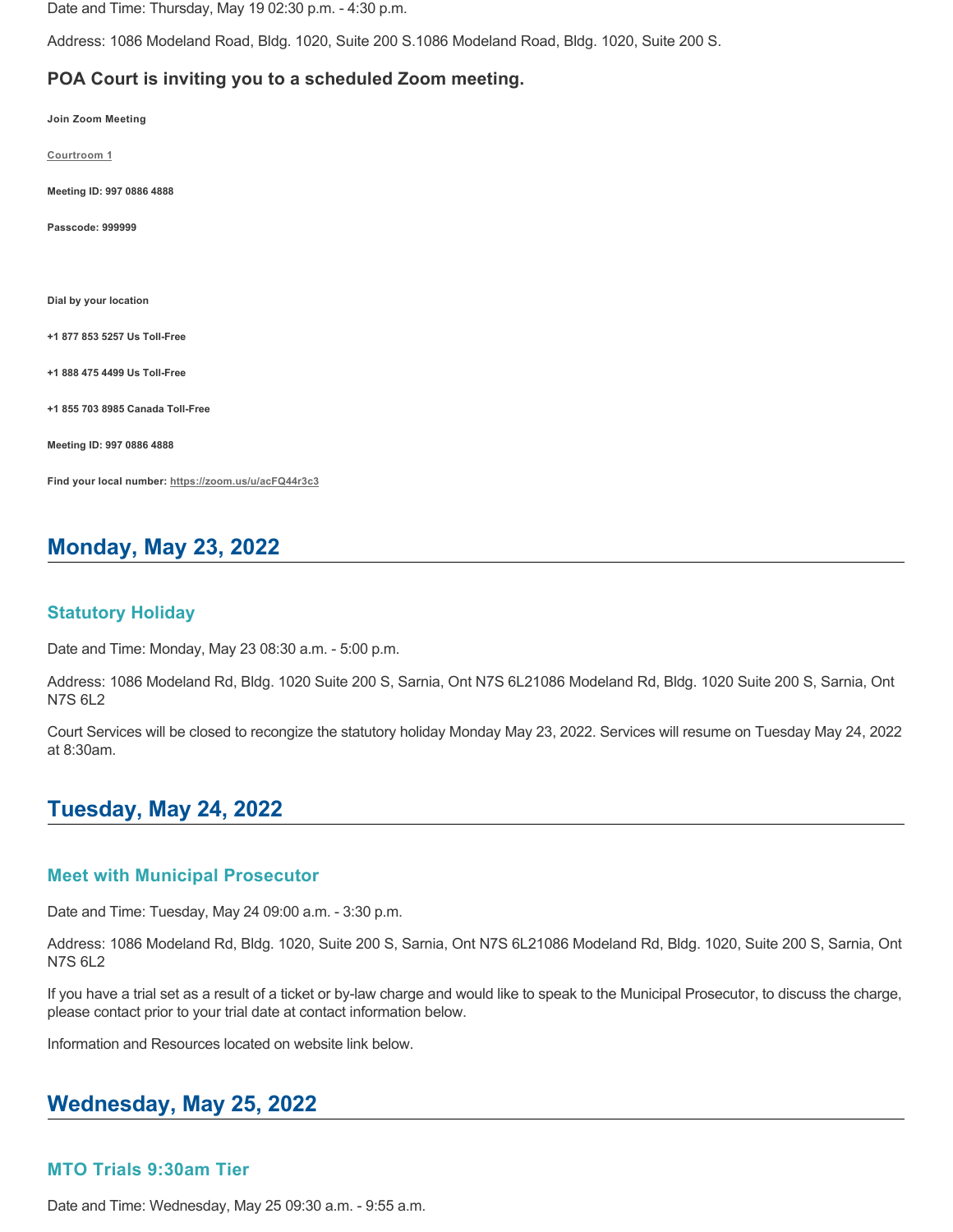Address: 1086 Modeland Road, Bldg. 1020, Suite 200 S.1086 Modeland Road, Bldg. 1020, Suite 200 S.

## **POA Court is inviting you to a scheduled Zoom meeting.**

**Join Zoom Meeting**

**[Courtroom 1](https://zoom.us/j/99708864888?pwd=QVZZN3NoNVVHNlVYYWl6M1JsVlRCdz09)**

**Meeting ID: 997 0886 4888**

**Passcode: 999999**

**Dial by your location**

**+1 877 853 5257 Us Toll-Free**

**+1 888 475 4499 Us Toll-Free**

**+1 855 703 8985 Canada Toll-Free**

**Meeting ID: 997 0886 4888**

**Find your local number:<https://zoom.us/u/acFQ44r3c3>**

### **MTO Trials 10am Tier**

Date and Time: Wednesday, May 25 10:00 a.m. - 4:30 p.m.

Address: 1086 Modeland Road, Bldg. 1020, Suite 200 S.1086 Modeland Road, Bldg. 1020, Suite 200 S.

### **POA Court is inviting you to a scheduled Zoom meeting.**

**Join Zoom Meeting**

**[Courtroom 1](https://zoom.us/j/99708864888?pwd=QVZZN3NoNVVHNlVYYWl6M1JsVlRCdz09)**

**Meeting ID: 997 0886 4888**

**Passcode: 999999**

**Dial by your location**

**+1 877 853 5257 Us Toll-Free**

**+1 888 475 4499 Us Toll-Free**

**+1 855 703 8985 Canada Toll-Free**

**Meeting ID: 997 0886 4888**

**Find your local number:<https://zoom.us/u/acFQ44r3c3>**

# **Thursday, May 26, 2022**

#### **Part 3 Trials 9:30am Tier**

Date and Time: Thursday, May 26 09:30 a.m. - 9:55 a.m.

Address: 1086 Modeland Rd, Bldg. 1020, Suite 200 S, Sarnia, Ont N7S 6L21086 Modeland Rd, Bldg. 1020, Suite 200 S, Sarnia, Ont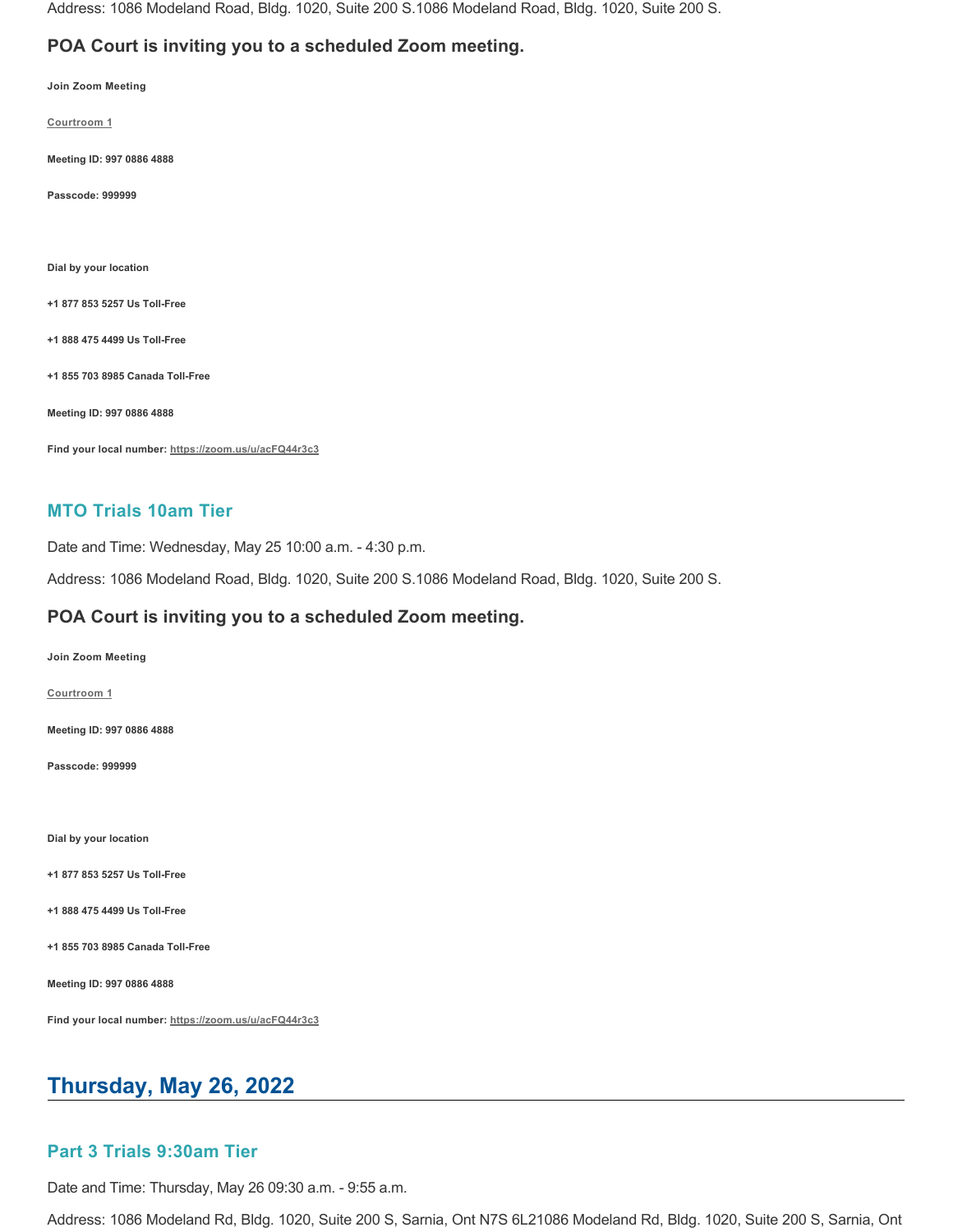N7S 6L2

**POA Court is inviting you to a scheduled Zoom meeting.**

**Join Zoom Meeting**

**[Courtroom 1](https://zoom.us/j/99708864888?pwd=QVZZN3NoNVVHNlVYYWl6M1JsVlRCdz09)**

**Meeting ID: 997 0886 4888**

**Passcode: 999999**

**Dial by your location**

**+1 877 853 5257 Us Toll-Free**

**+1 888 475 4499 Us Toll-Free**

**+1 855 703 8985 Canada Toll-Free**

**Meeting ID: 997 0886 4888**

**Find your local number:<https://zoom.us/u/acFQ44r3c3>**

# **Part 3 Trials 10am Tier**

Date and Time: Thursday, May 26 10:00 a.m. - 11:55 a.m.

Address: 1086 Modeland Rd, Bldg. 1020, Suite 200 S, Sarnia, Ont N7S 6L21086 Modeland Rd, Bldg. 1020, Suite 200 S, Sarnia, Ont N7S 6L2

**POA Court is inviting you to a scheduled Zoom meeting.**

**Join Zoom Meeting**

**[Courtroom 1](https://zoom.us/j/99708864888?pwd=QVZZN3NoNVVHNlVYYWl6M1JsVlRCdz09)**

**Meeting ID: 997 0886 4888**

**Passcode: 999999**

**Dial by your location**

**+1 877 853 5257 Us Toll-Free**

**+1 888 475 4499 Us Toll-Free**

**+1 855 703 8985 Canada Toll-Free**

**Meeting ID: 997 0886 4888**

**Find your local number:<https://zoom.us/u/acFQ44r3c3>**

### **Part 3 Trials**

Date and Time: Thursday, May 26 12:00 p.m. - 12:55 p.m.

Address: 1086 Modeland Rd, Bldg. 1020, Suite 200 S, Sarnia, Ont N7S 6L21086 Modeland Rd, Bldg. 1020, Suite 200 S, Sarnia, Ont N7S 6L2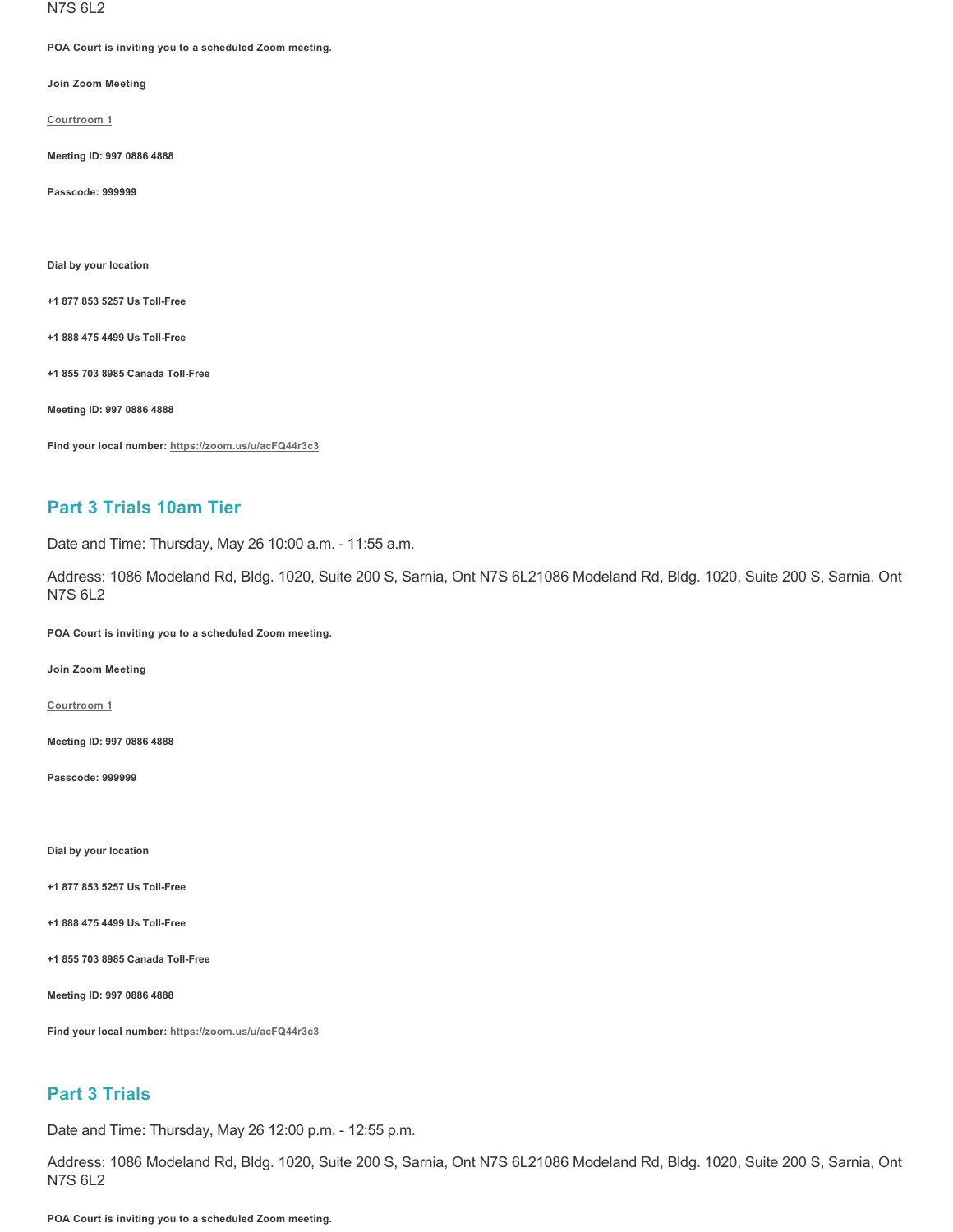**Join Zoom Meeting**

**[Courtroom 1](https://zoom.us/j/99708864888?pwd=QVZZN3NoNVVHNlVYYWl6M1JsVlRCdz09)**

**Meeting ID: 997 0886 4888**

**Passcode: 999999**

**Dial by your location**

**+1 877 853 5257 Us Toll-Free**

**+1 888 475 4499 Us Toll-Free**

**+1 855 703 8985 Canada Toll-Free**

**Meeting ID: 997 0886 4888**

**Find your local number:<https://zoom.us/u/acFQ44r3c3>**

# **Part 3 Trials 2:30pm Tier**

Date and Time: Thursday, May 26 02:30 p.m. - 4:30 p.m.

Address: 1086 Modeland Rd, Bldg. 1020, Suite 200 S, Sarnia, Ont N7S 6L21086 Modeland Rd, Bldg. 1020, Suite 200 S, Sarnia, Ont N7S 6L2

**POA Court is inviting you to a scheduled Zoom meeting.**

**Join Zoom Meeting**

**[Courtroom 1](https://zoom.us/j/99708864888?pwd=QVZZN3NoNVVHNlVYYWl6M1JsVlRCdz09)**

**Meeting ID: 997 0886 4888**

**Passcode: 999999**

**Dial by your location**

**+1 877 853 5257 Us Toll-Free**

**+1 888 475 4499 Us Toll-Free**

**+1 855 703 8985 Canada Toll-Free**

**Meeting ID: 997 0886 4888**

**Find your local number:<https://zoom.us/u/acFQ44r3c3>**

# **Saturday, May 28, 2022**

## **Household Hazardous Waste Collection**

Date and Time: Saturday, May 28 09:00 a.m. - 2:00 p.m.

Address: Clean Harbours Canada, 4090 Telfer Road, St. Clair Township, ONClean Harbours Canada, 4090 Telfer Road, St. Clair Township, ON

The County of Lambton, in conjunction with Clean Harbors Canada Inc., hosts several HHW collections events each year. The events